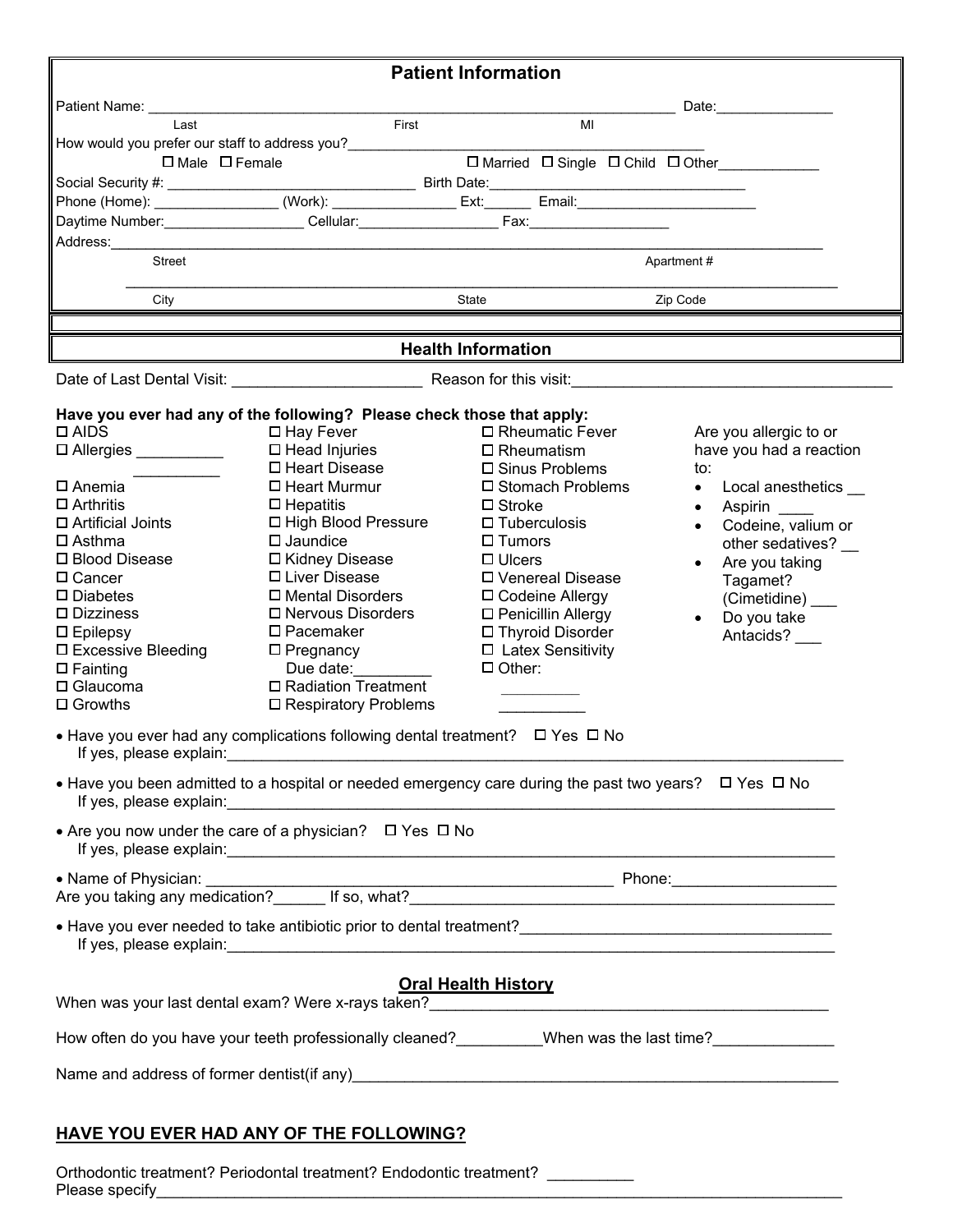Are your teeth sensitive to cold, hot, sweets or pressure?(specify)\_\_\_\_\_\_\_\_\_\_\_\_\_\_\_\_\_\_\_\_\_\_\_\_\_\_\_\_\_\_\_\_\_\_\_\_\_\_\_

Does your bite feel uncomfortable?

Do you avoid part of your mouth while eating, chewing or biting?(specify)

Do your gums bleed? If so, for how long have you had this?

Have you ever had acute or painful gum infections, swelling, tenderness or irritation of the gum tissue?

 $\mathcal{L}_\mathcal{L} = \{ \mathcal{L}_\mathcal{L} = \{ \mathcal{L}_\mathcal{L} = \{ \mathcal{L}_\mathcal{L} = \{ \mathcal{L}_\mathcal{L} = \{ \mathcal{L}_\mathcal{L} = \{ \mathcal{L}_\mathcal{L} = \{ \mathcal{L}_\mathcal{L} = \{ \mathcal{L}_\mathcal{L} = \{ \mathcal{L}_\mathcal{L} = \{ \mathcal{L}_\mathcal{L} = \{ \mathcal{L}_\mathcal{L} = \{ \mathcal{L}_\mathcal{L} = \{ \mathcal{L}_\mathcal{L} = \{ \mathcal{L}_\mathcal{$ 

 $\mathcal{L}_\text{max}$  , and the contribution of the contribution of the contribution of the contribution of the contribution of the contribution of the contribution of the contribution of the contribution of the contribution of t

(continued)

## **PLEASE CHECK ANY OF THE FOLLOWING THAT YOU HAVE OR HAD:**

| burning of tongue                                                                                                                                                                                                                    |  |
|--------------------------------------------------------------------------------------------------------------------------------------------------------------------------------------------------------------------------------------|--|
|                                                                                                                                                                                                                                      |  |
|                                                                                                                                                                                                                                      |  |
|                                                                                                                                                                                                                                      |  |
|                                                                                                                                                                                                                                      |  |
|                                                                                                                                                                                                                                      |  |
|                                                                                                                                                                                                                                      |  |
|                                                                                                                                                                                                                                      |  |
|                                                                                                                                                                                                                                      |  |
|                                                                                                                                                                                                                                      |  |
|                                                                                                                                                                                                                                      |  |
|                                                                                                                                                                                                                                      |  |
|                                                                                                                                                                                                                                      |  |
| <b>NUTRITION</b>                                                                                                                                                                                                                     |  |
|                                                                                                                                                                                                                                      |  |
|                                                                                                                                                                                                                                      |  |
| Do you eat red meat? How often?<br>and the manufacturer and the manufacturer and the manufacturer and the manufacturer and the manufacturer and t                                                                                    |  |
|                                                                                                                                                                                                                                      |  |
|                                                                                                                                                                                                                                      |  |
|                                                                                                                                                                                                                                      |  |
|                                                                                                                                                                                                                                      |  |
| Please let us know how we can help you be satisfied with your mouth and achieve a sense of                                                                                                                                           |  |
| To the best of my knowledge, all of the preceding answers and information provided are true and correct. If I ever have<br>any change in my health, I will inform the doctors at the next appointment without fail.                  |  |
| <u>Date: http://www.information.com/information.com/information.com/information.com/information.com/information.com/information.com/information.com/information.com/information.com/information.com/information.com/information.</u> |  |
| Signature of patient, parent or guardian                                                                                                                                                                                             |  |
| <b>Referral Information</b>                                                                                                                                                                                                          |  |
| □ Dental Office □ Yellow Pages □ Newspaper □ L.I./N.Y. Naturally □ Creations □ L.I. Voices<br>□ Pennysaver □ Nursery School □ North Shore Woman's Paper □ Radio □ Other                                                              |  |
| Name of person or office referring you to our practice:                                                                                                                                                                              |  |

May we have your permission to thank the person who referred you?